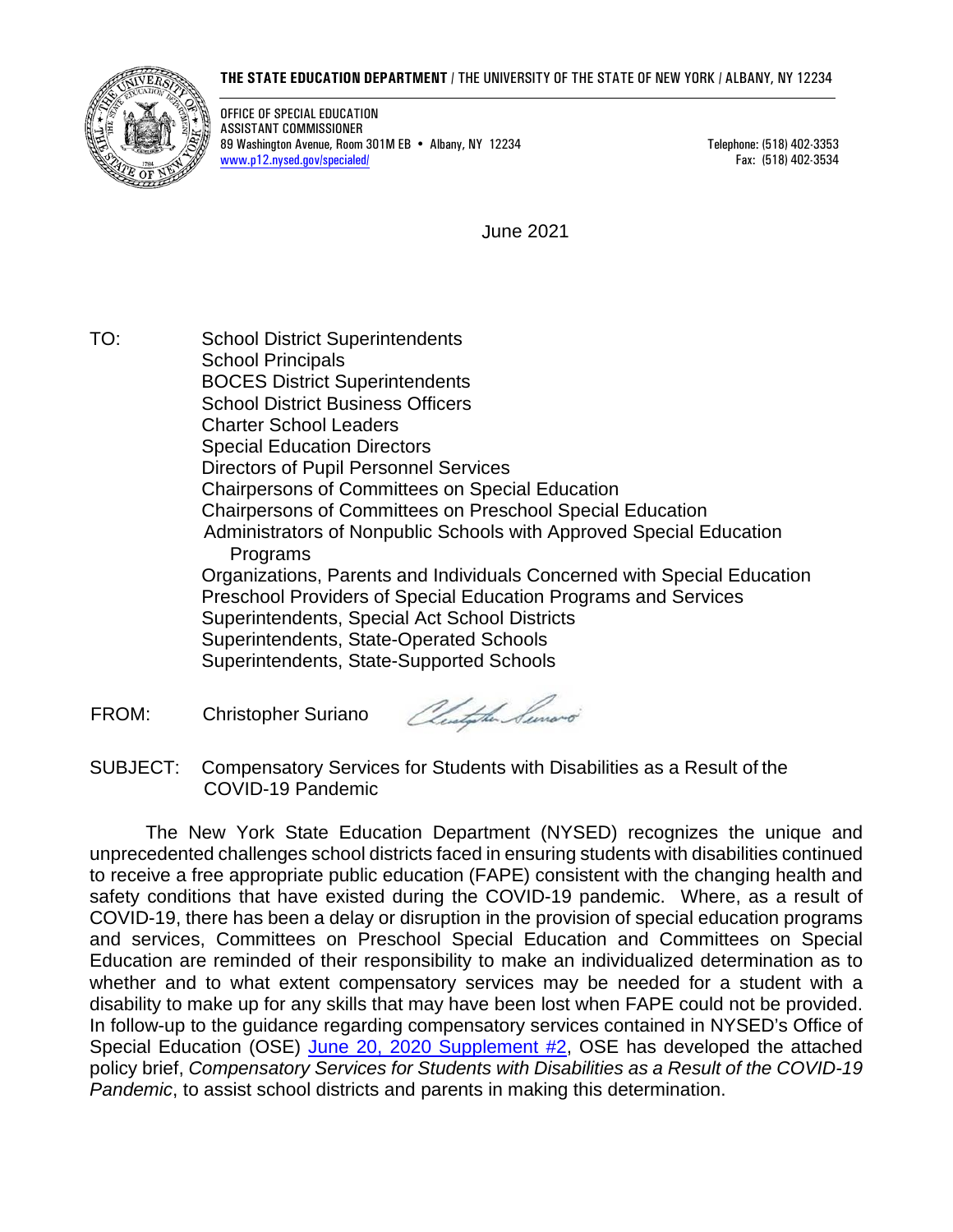Additional resources are available on OSE's Special Education Resources and [Guidance related to Coronavirus \(COVID-19\) webpage.](http://www.p12.nysed.gov/specialed/publications/2020-memos/provision-of-services-during-covid-19-pandemic.htm) This webpage also includes the guidance on compensatory services provided by the U.S. Department of Education Office of Special Education Program in its March 2020 Questions and Answers on Providing Services [to Children with Disabilities](https://www2.ed.gov/policy/speced/guid/idea/memosdcltrs/qa-covid-19-03-12-2020.pdf) During [the COVID-19 Outbreak.](https://www2.ed.gov/policy/speced/guid/idea/memosdcltrs/qa-covid-19-03-12-2020.pdf) School districts are strongly encouraged to use the guidance provided in the policy brief and the [June 20, 2020 Supplement](http://www.p12.nysed.gov/specialed/publications/2020-memos/special-education-supplement-2-covid-qa-memo-6-20-2020.pdf)   $#2$  to assist them in meeting their responsibilities relating to compensatory services for students with disabilities as a result of COVID-19.

Questions regarding this memorandum may be directed to [speced@nysed.gov](mailto:speced@nysed.gov) and/or the Special Education Policy Unit at (518) 473-2878.

Attachment: *Compensatory Services for Students with Disabilities as a Result of the COVID-19 Pandemic*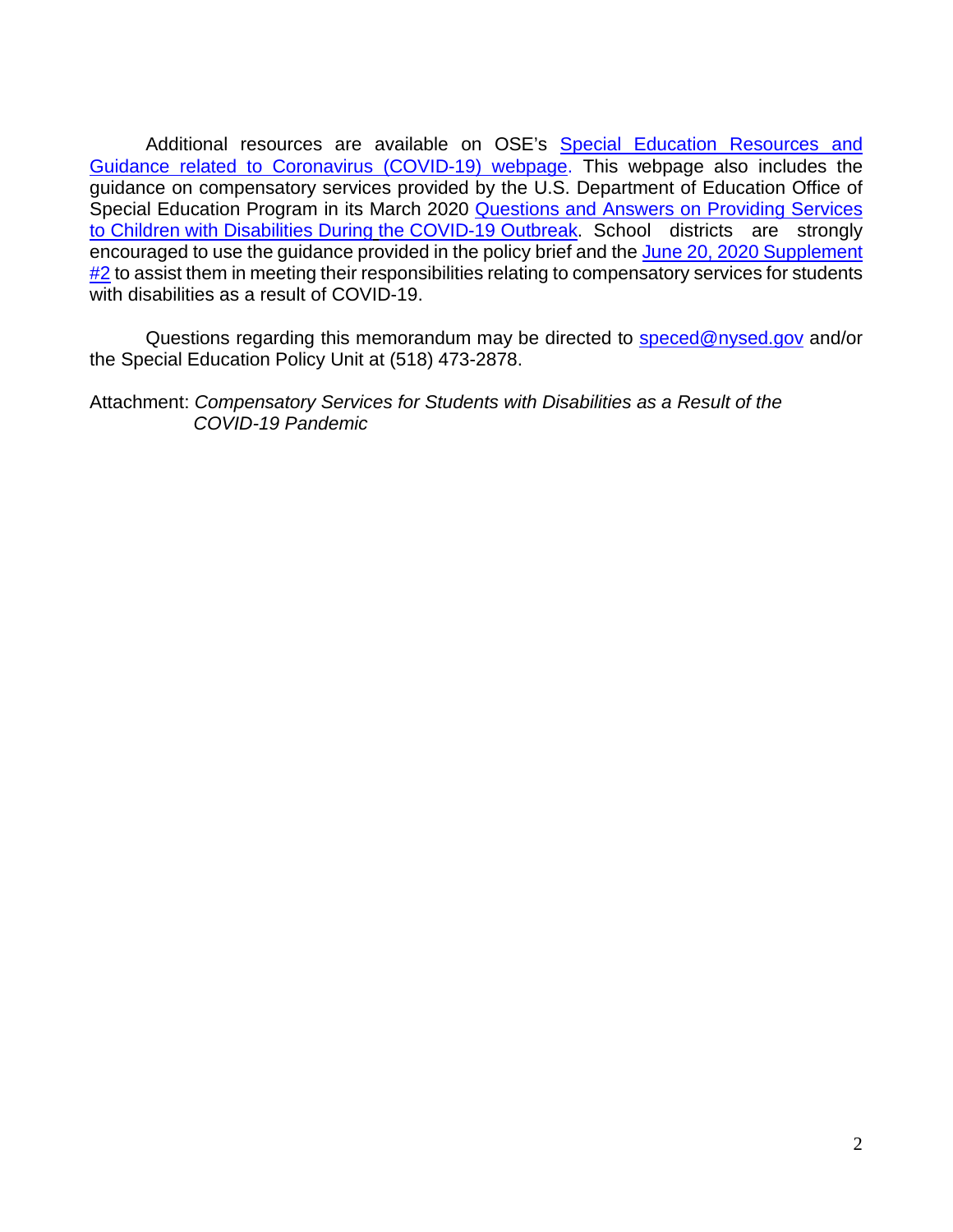

**The University of the State of New York** New York State Education Department Office of Special Education

## **June 2021 Compensatory Services for Students with Disabilities as a Result of the COVID-19 Pandemic**

This document is one in a series of policy briefs prepared by the New York State Education Department (NYSED) on topics pertaining to the implementation of the Individuals with Disabilities Education Act (IDEA) in New York State and Part 200 of the Regulations of the Commissioner of Education relating to students with disabilities. It is intended to assist school districts and parents/guardians in making an individualized determination as to whether and to what extent compensatory services may be needed for a student with a disability as a result of the COVID-19 pandemic. The information in this document is based on applicable laws and regulations and the most current guidance released from the United States Department of Education (USDE) Office of Special Education Programs (OSEP). School districts are encouraged to review all the federal and State resources available on NYSED's Special Education Resources and Guidance related to [Coronavirus \(COVID-19\) webpage.](http://www.p12.nysed.gov/specialed/publications/2020-memos/provision-of-services-during-covid-19-pandemic.htm) The guidance provided in this document is not intended to and does not provide legal advice. School districts should also consult with their own legal counsel regarding student specific facts and circumstances.

| <b>What are Compensatory</b><br>Services? | Compensatory services are provided to students with disabilities to<br>remedy the school district's failure to provide a student with a<br>disability with "appropriate services" during the time the student was<br>entitled to a free appropriate public education (FAPE) and was<br>denied appropriate services [OSEP Letter to Lipsitt, April 2018].                                                                                                                                                                                                                                                                                     |
|-------------------------------------------|----------------------------------------------------------------------------------------------------------------------------------------------------------------------------------------------------------------------------------------------------------------------------------------------------------------------------------------------------------------------------------------------------------------------------------------------------------------------------------------------------------------------------------------------------------------------------------------------------------------------------------------------|
|                                           | Compensatory services do not have to be provided in exactly the<br>same mode as the student's denied individualized education<br>program (IEP) services but rather must be provided in a form of<br>education and/or services that would address the services that were<br>denied during the period of entitlement to FAPE. In its Questions<br>and Answers on Providing Services To Children With Disabilities<br>During the Coronavirus Disease 2019 Outbreak – March 2020, the<br>USDE discussed providing compensatory services to make up for a<br>lack of educational programs and services during school closures<br>due to COVID-19. |
| <b>How should a Committee</b>             | The compensatory services offered must be directly linked to the                                                                                                                                                                                                                                                                                                                                                                                                                                                                                                                                                                             |
| on Preschool Special                      | denial of educational benefit, including lack of progress toward the                                                                                                                                                                                                                                                                                                                                                                                                                                                                                                                                                                         |

*on Preschool Special Education/Committee on Special Education (herein after referred to as "Committee") determine compensatory services*?

student's IEP goals and ability to participate and progress in the general education curriculum, and must be reasonably calculated to enable the student to make appropriate progress in light of his or her circumstances, including any loss in skills that occurred as a result of a student not receiving education or services due to COVID-19.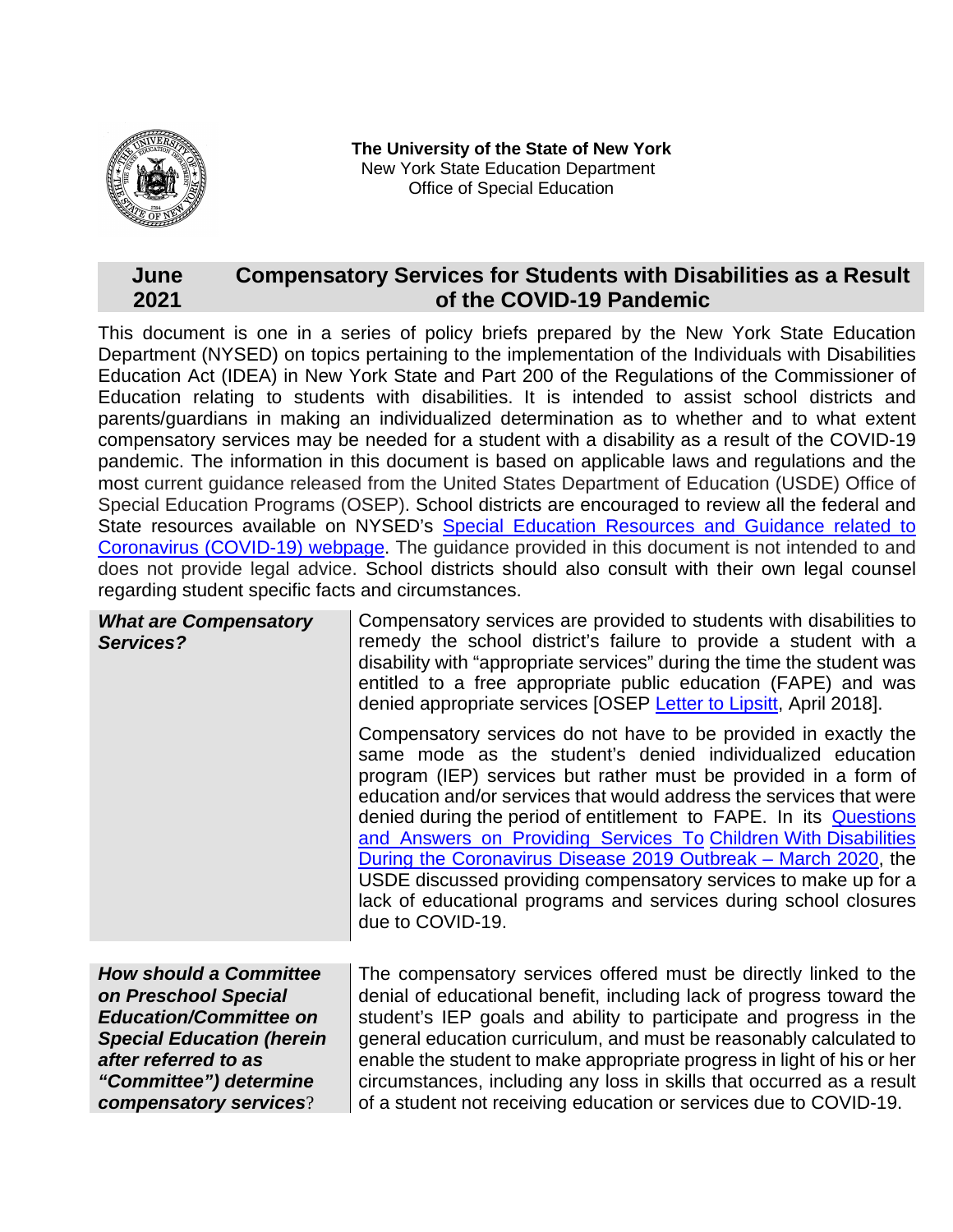| <b>What compensatory</b><br>services can a Committee<br>consider for a student with<br>a disability?                                                                                                                                                              | If appropriate, compensatory services could be provided in a number<br>of ways, such as extending the school day, providing tutoring before<br>and after school, or providing additional services during regular<br>school hours.                                                                                                                                                                                                                                                                                                                                                                                                                                                                                                                                                                                                                                                                                                                                               |
|-------------------------------------------------------------------------------------------------------------------------------------------------------------------------------------------------------------------------------------------------------------------|---------------------------------------------------------------------------------------------------------------------------------------------------------------------------------------------------------------------------------------------------------------------------------------------------------------------------------------------------------------------------------------------------------------------------------------------------------------------------------------------------------------------------------------------------------------------------------------------------------------------------------------------------------------------------------------------------------------------------------------------------------------------------------------------------------------------------------------------------------------------------------------------------------------------------------------------------------------------------------|
| Is a student automatically<br>entitled to compensatory<br>services because his/her<br>special education<br>programs and services<br>provided through remote<br>and/or hybrid instruction<br>did not mirror the offer of<br><b>FAPE on his/her IEP?</b>            | No. During the COVID-19 pandemic, schools may not have been<br>able to provide all education and related services in the same mode<br>as typically provided. As such, during this period the provision of<br>FAPE could include, as appropriate, special education and related<br>services provided through remote and/or hybrid instruction at a<br>frequency and/or duration that may differ from the IEP (see Question<br>#1 of the March 27, 2020 guidance). Additionally, school districts<br>were provided guidance that it was not necessary to amend IEPs<br>because an alternate mode of instruction is used to provide special<br>education and related services (see Questions #3 and #4 of the<br>March 27, 2020 guidance). Alternative options for instruction and<br>related service delivery, even when provided in a different mode,<br>frequency and/or duration of services from the IEP recommendation,<br>would not necessarily result in a denial of FAPE. |
| For students who did not<br>receive full in-person<br>instruction, must<br>compensatory services be<br>considered for those<br>whose needs are so<br>complex that they were not<br>able to participate in or<br>benefit from remote and/or<br>hybrid instruction? | Yes. For students with needs so complex that they were not able to<br>participate in or benefit from special education programs and<br>services in learning modalities other than full in-person instruction,<br>the Committee must determine the type and extent of compensatory<br>services that may be necessary to address a loss of skills.                                                                                                                                                                                                                                                                                                                                                                                                                                                                                                                                                                                                                                |
| <b>What documentation</b><br>should a Committee<br>consider when determining<br>whether a student requires<br>compensatory services?                                                                                                                              | Documentation to support a Committee's compensatory service<br>recommendation must include the school district's provision of FAPE<br>during COVID-19 and the student's educational progress and<br>achievement.<br>The Committee must consider documentation of the services that<br>were and were not provided due to the COVID-19 pandemic.<br>Question #27 of the Supplement #1 guidance reminded districts that<br>documentation must be maintained on the instruction and services<br>that were provided to each student so that these activities may be<br>communicated<br>Committee.<br>While<br>standardized<br>the<br>to<br>no                                                                                                                                                                                                                                                                                                                                        |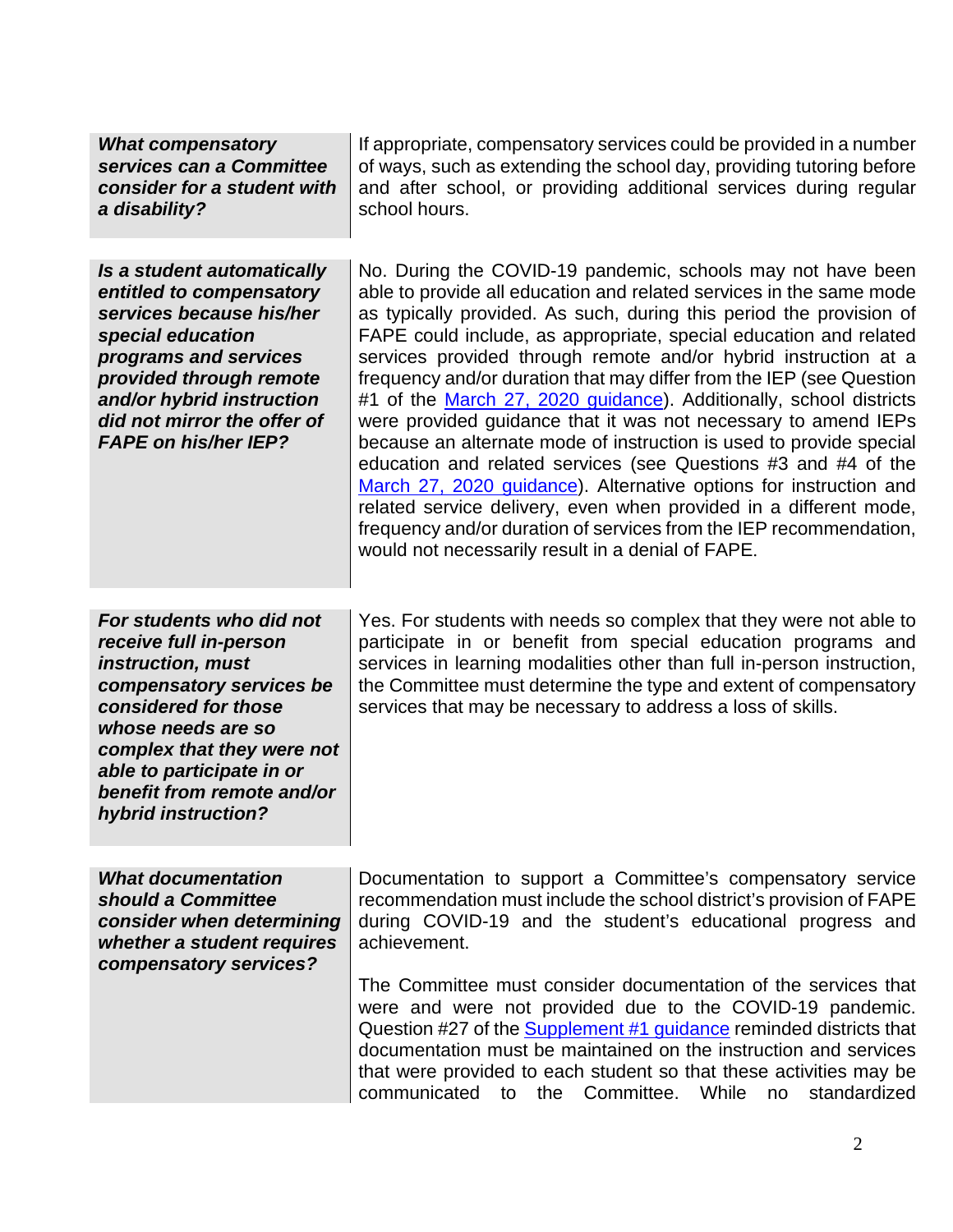|                                                                                                                                                                                      | documentation form is required, each school<br>district's<br>documentation of services must at a minimum describe the learning<br>modality/modalities made available to the student and the IEP<br>services provided to the student during the COVID-19 pandemic<br>along with any applicable related communication, agreement with or<br>consent from the parent.<br>For the student's educational<br>progress and achievement,<br>Committees must continue utilizing progress monitoring, adapted to<br>address the learning modalities where necessary, to examine the<br>student's academic performance over time and evaluate the<br>effectiveness of instruction during the COVID-19 pandemic.<br>School districts should maintain documentation of all attempts to<br>provide IEP programs and services that were available to students<br>through learning modalities other than full in-person learning as well<br>as all contact and communication with parents and students.<br>Documentation of parental refusal to have their child participate in<br>the learning modality/modalities offered should be considered in<br>determining whether there was a denial of FAPE.<br>Documentation to determine the provision of FAPE and student<br>progress during the COVID-19 pandemic will assist the Committee<br>when determining whether and to what extent compensatory<br>services are needed to make up for any delay or disruption in<br>educational programs and services due to this health crisis. |
|--------------------------------------------------------------------------------------------------------------------------------------------------------------------------------------|------------------------------------------------------------------------------------------------------------------------------------------------------------------------------------------------------------------------------------------------------------------------------------------------------------------------------------------------------------------------------------------------------------------------------------------------------------------------------------------------------------------------------------------------------------------------------------------------------------------------------------------------------------------------------------------------------------------------------------------------------------------------------------------------------------------------------------------------------------------------------------------------------------------------------------------------------------------------------------------------------------------------------------------------------------------------------------------------------------------------------------------------------------------------------------------------------------------------------------------------------------------------------------------------------------------------------------------------------------------------------------------------------------------------------------------------------------------------------------------------------------------------|
| <b>What information should</b><br><b>Committees consider in</b><br>making an individual<br>determination of whether<br>and to what extent<br>compensatory services<br>may be needed? | Committees may consider some or all of the following questions in<br>their decision-making process:<br>How long was the school closed and/or not providing full in-<br>person learning?<br>Was the student provided instruction or services in a learning<br>$\bullet$<br>modality/modalities other than full in-person learning (e.g.,<br>remote synchronous and/or asynchronous instruction and/or<br>related services? To what extent?<br>What documentation is there to demonstrate that the student<br>$\bullet$<br>benefited from the learning modality/modalities described<br>above? Was the student engaged and able to access the<br>instruction and services?<br>Is there documentation of the amount of instruction and<br>$\bullet$<br>services the student was provided during the learning<br>modality/modalities described above (including dates, times,<br>and duration)? If so, what amount of instruction and services<br>did the student receive?<br>Have there been changes in the student's educational<br>$\bullet$<br>progress and achievement, including progress toward                                                                                                                                                                                                                                                                                                                                                                                                                     |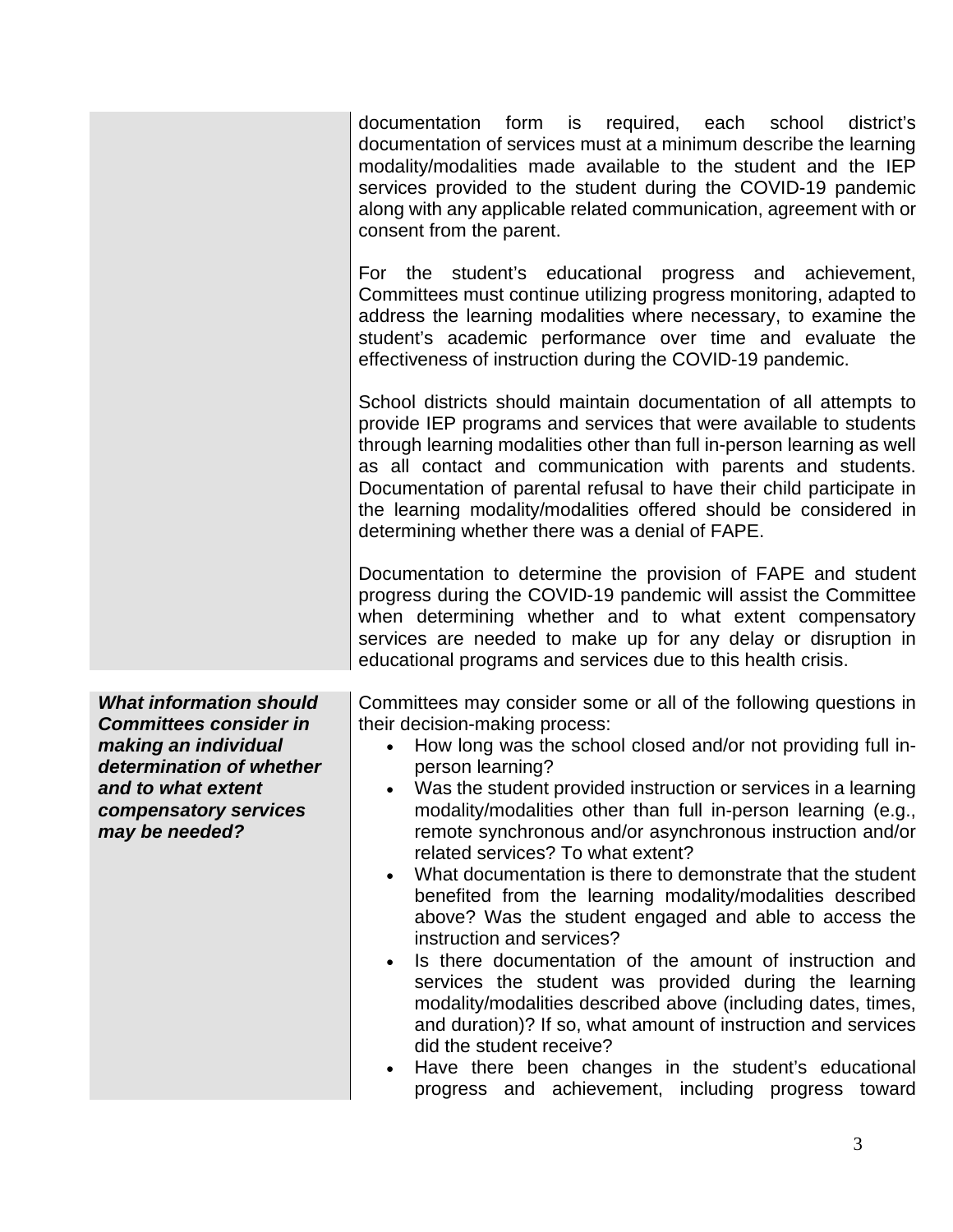|                                                                                                                            | meeting IEP goals, and ability to participate in the general<br>education curriculum? What are those changes?<br>Are there indications that the student regressed during the<br>time the student was not receiving full in-person learning?<br>What specific skills regressed?<br>Is there a possibility that the student will require extended<br>school year services due to regression?<br>Did any new needs develop for the student (e.g., emotional,<br>medical, behavioral, academic) such that the student should<br>be provided with additional special education or related<br>services?<br>(Adapted, from LRP Publications, "Serving a student after a<br>school<br>closure:<br>COVID-19-related<br>questions<br>the<br>individualized education program (IEP) team should ask,"<br>March 24, 2020).<br>This list is not exhaustive. Each student's circumstances will differ<br>and the determination of compensatory services must be made on a<br>student-specific individual basis. |
|----------------------------------------------------------------------------------------------------------------------------|---------------------------------------------------------------------------------------------------------------------------------------------------------------------------------------------------------------------------------------------------------------------------------------------------------------------------------------------------------------------------------------------------------------------------------------------------------------------------------------------------------------------------------------------------------------------------------------------------------------------------------------------------------------------------------------------------------------------------------------------------------------------------------------------------------------------------------------------------------------------------------------------------------------------------------------------------------------------------------------------------|
| How can districts pay for<br>compensatory services?                                                                        | Compensatory services provided to remedy a past denial of FAPE<br>may be paid for with IDEA Part B funds, including supplemental<br><b>IDEA Part B LEA allocations under the federal American Rescue</b><br>Plan (ARP) Act. In addition, such services are an eligible use of LEA<br>allocations of federal Elementary and Secondary School Emergency<br>Relief (ESSER) and Governor's Emergency Education Relief<br>(GEER) funds under the Coronavirus Aid, Relief, and Economic<br>Security (CARES) Act, Coronavirus Response and Relief<br>Supplemental Appropriations Act, 2021 (CRRSA Act) and ARP Act.                                                                                                                                                                                                                                                                                                                                                                                      |
| <b>Should parents be</b><br><i>involved in the</i><br>determination of<br>compensatory services?                           | Yes. Committees should obtain and consider parental input in<br>determining whether compensatory services may be needed, and, if<br>determined necessary, how those services will be delivered.                                                                                                                                                                                                                                                                                                                                                                                                                                                                                                                                                                                                                                                                                                                                                                                                   |
| If a Committee determines<br>a student is entitled to<br>compensatory services,<br>where are these services<br>documented? | Compensatory services may be documented as an amendment or<br>modification to the IEP. The parent and school district may agree not<br>to convene a Committee meeting for the purpose of making changes<br>to a student's IEP after the annual review meeting. Instead, they may<br>decide to address changes such as the provision of compensatory<br>services by developing a written document to amend or modify the<br>student's current IEP, in accordance with Commissioner's<br>Regulation section 200.4(g). If the latter occurs, and the parents and<br>the school district agree to changes to the student's IEP to provide<br>for compensatory services, the school district must ensure that the                                                                                                                                                                                                                                                                                      |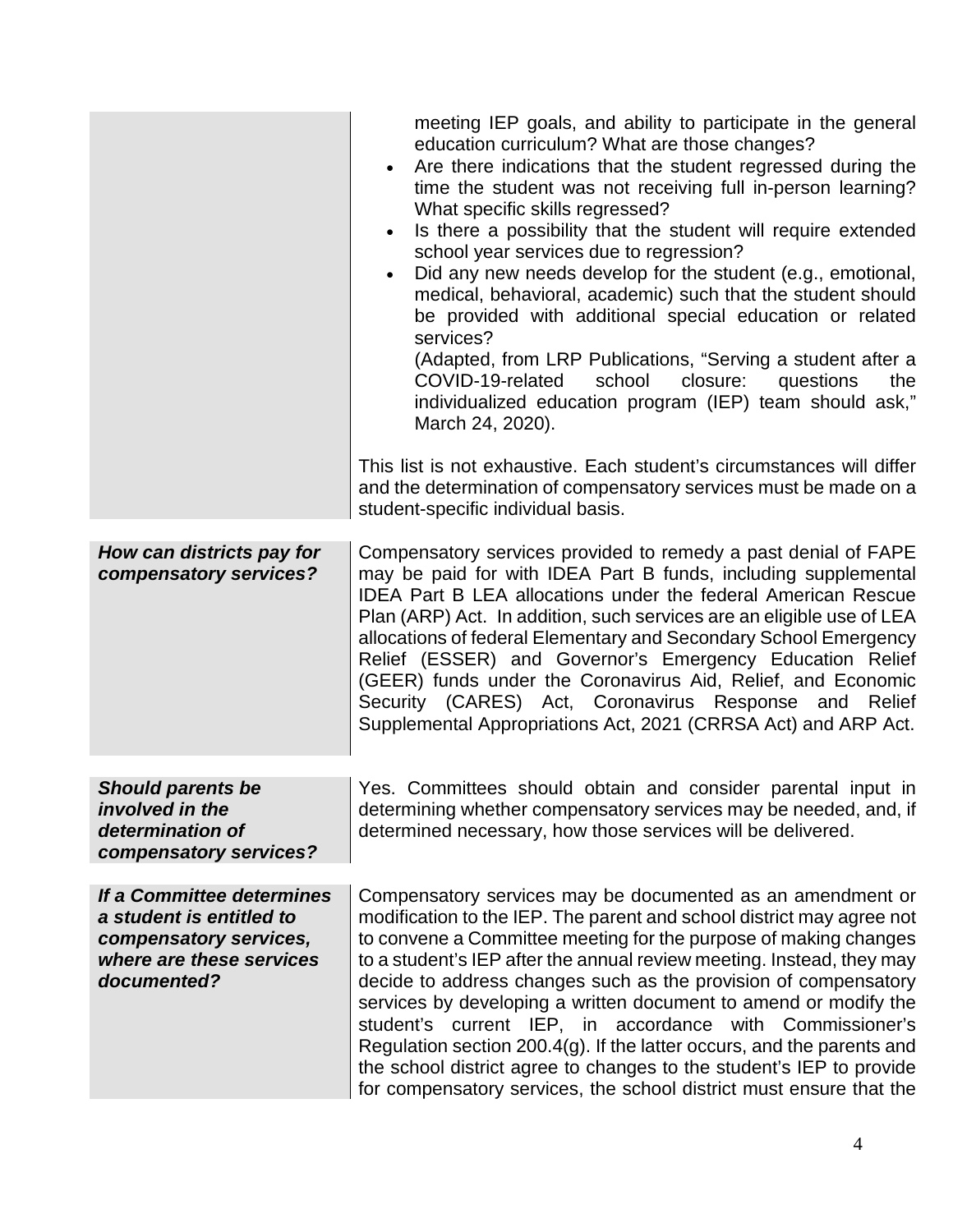|                                                                                                                                                                                                         | student's Committee is informed of those changes. Additionally,<br>prior written notice of the Committee's proposal or refusal to provide<br>compensatory services, including the type, frequency, and location<br>of compensatory services to be provided to the student, must be<br>provided to the parent pursuant to Commissioner's Regulation<br>section 200.5(a).                                                                                                                                                                                                                                                                                                                                                                        |
|---------------------------------------------------------------------------------------------------------------------------------------------------------------------------------------------------------|------------------------------------------------------------------------------------------------------------------------------------------------------------------------------------------------------------------------------------------------------------------------------------------------------------------------------------------------------------------------------------------------------------------------------------------------------------------------------------------------------------------------------------------------------------------------------------------------------------------------------------------------------------------------------------------------------------------------------------------------|
| Can a student continue to<br>receive compensatory<br>services after his/her<br>entitlement to FAPE ends<br>(i.e., the student attained<br>the age of 21 or earned a<br>regular high school<br>diploma)? | Yes. Because compensatory services are a remedy for the past<br>denial of educational and related services that were not originally<br>provided, they are available even after the right to FAPE has ended.<br>Therefore, a student's attainment of age 21 or graduation with a<br>regular high school diploma (i.e., local or Regents diploma) does not<br>affect his/her right to compensatory services. The compensatory<br>services, however, must be the type of educational and related<br>services that are part of an elementary or secondary school<br>education and not the provision of instruction or services at the<br>postsecondary level. [USDE's Office of Special Education<br>Programs, Letter to Riffel, August 22, 2000]. |
| <b>What options do parents</b><br>have if they disagree with a<br><b>Committee's decision not</b><br>to provide compensatory<br>services or with the<br>amount and/or type of<br>services recommended?  | Parents of students with disabilities may resolve disputes with school<br>districts regarding the provision of FAPE by pursuing one of the<br>dispute resolution options provided for in the IDEA. A parent may file<br>a State complaint directly with NYSED in accordance with<br>Commissioner's Regulation section 200.5(I), request mediation in<br>accordance with Commissioner's Regulation section 200.5(h), or file<br>a due process complaint and proceed to hearing in accordance with<br>Commissioner's Regulation section 200.5(j).                                                                                                                                                                                                |
| Can parents decline a<br>school district's offer of<br>compensatory services?                                                                                                                           | Yes. A parent can refuse an offer of compensatory services. School<br>districts should document compensatory services offered as well as<br>the parent's refusal of the services. Prior written notice may be used<br>to document an offer of compensatory services and the parent's<br>refusal of this offer. The prior written notice must be provided in the<br>parent's native language or other mode of communication unless it<br>is clearly not feasible to do so.                                                                                                                                                                                                                                                                      |
| <b>What is the difference</b><br>between compensatory<br>services and Extended<br><b>School Year (ESY)</b><br>services?                                                                                 | While both compensatory services and ESY services must be<br>determined by the Committee on an individualized basis for each<br>student, the recommendations for compensatory services and ESY<br>services are made based on different criteria.                                                                                                                                                                                                                                                                                                                                                                                                                                                                                               |
|                                                                                                                                                                                                         | Compensatory services are educational programs and services<br>awarded or recommended to remedy the past denial of appropriate<br>services that were not originally provided to enable the student to<br>make appropriate progress in light of his or her circumstances,                                                                                                                                                                                                                                                                                                                                                                                                                                                                       |